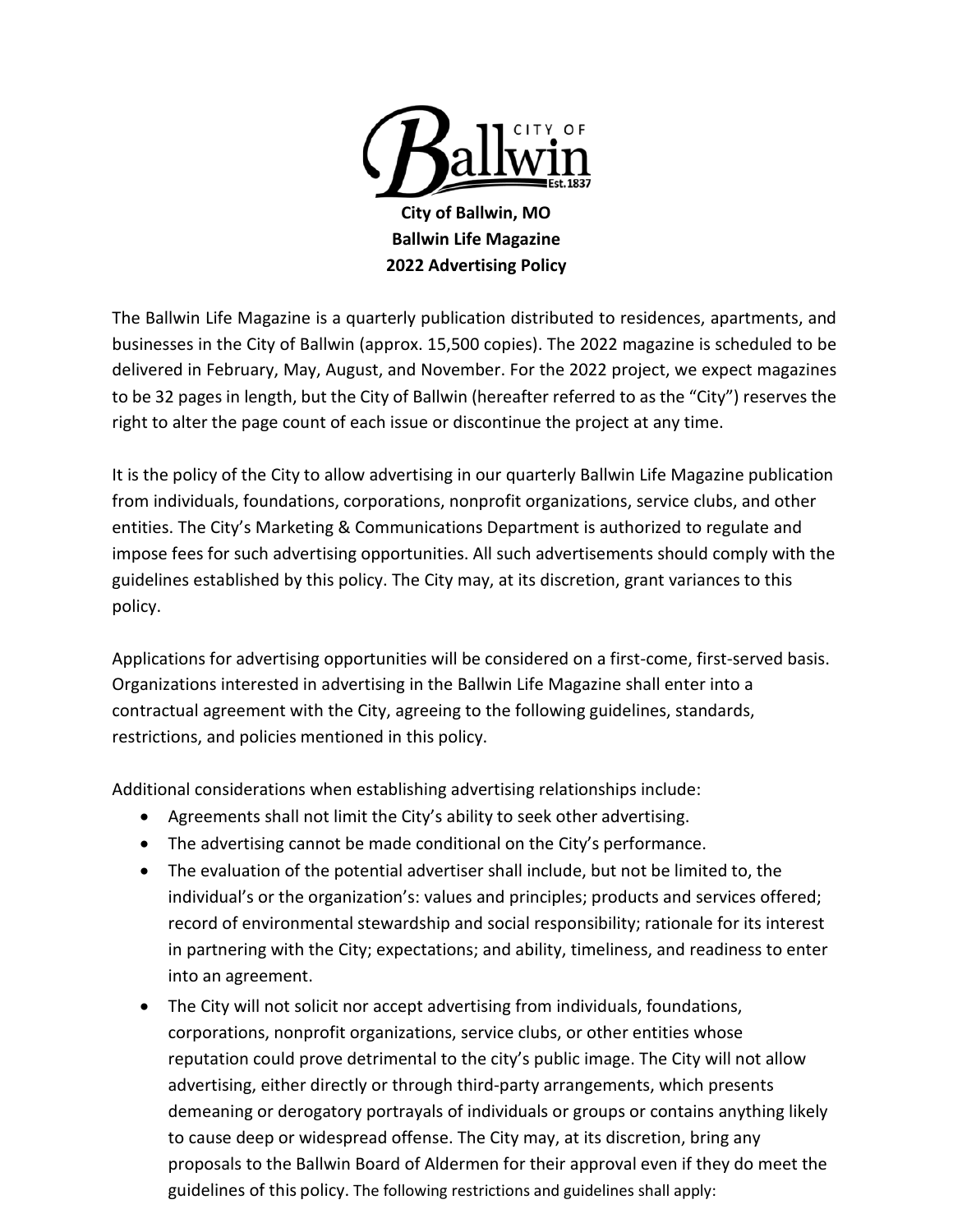- o **Prohibited Industries and Products**. In general, the following industries and products are not eligible:
	- Police-regulated businesses
	- Companies whose primary products or services are substantially derived from the sale of alcohol, drugs, tobacco, gambling, firearms, or sexually explicit or inappropriate materials
	- Religious and political organizations
	- Advertisers that do not portray a G or PG rated image

The City intends to preserve its rights and discretion to exercise full editorial control over the placement, content, appearance, and wording of an organization's advertisement in the Ballwin Life Magazine. The City reserves the right to accept or reject any advertising application submitted for consideration, and while every intention is to accept and fulfill all terms related to the advertising agreements, the City reserves the right to terminate the agreement at any time. If the City elects to terminate the agreement, any funds, unused materials or services, or other compensation received by the City prior to such termination will be refunded by the City, unless such termination is due to a material breach of the agreement by the advertiser. In this case, the City may retain all or a part of the compensation if the City determines that such is necessary to compensate the City for any losses incurred by the City due to such material breach. The Advertiser reserves the right to withdraw the advertising application at any time during the approval process. The Advertiser may also withdraw from the agreement within thirty (30) days of execution of the agreement. However, no refund will be given on any funds received by the City prior to receipt of the notification ofwithdrawal.

All revenues received from Ballwin Life Magazine Advertising will be deposited into the City's revenue fund and will be used to offset expenses incurred by the City to produce or distribute the Ballwin Life Magazine.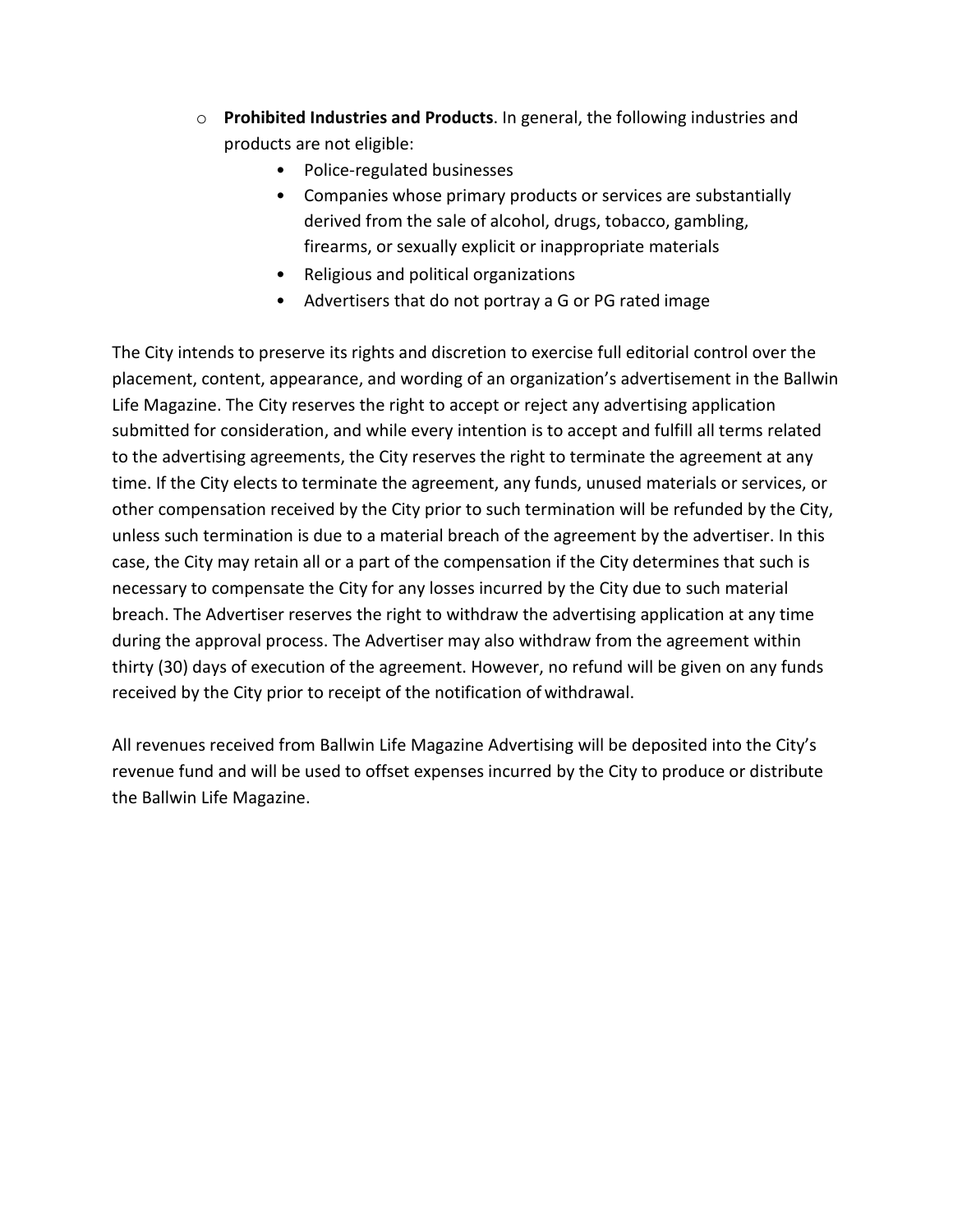

**City of Ballwin, MO Ballwin Life Magazine 2022 Advertising Opportunities**

Ballwin Life Magazine Staff Contact Megan Freeman Marketing & Communications Specialist mfreeman@ballwin.mo.us (636) 207-2359

2022 Advertisement Deadlines:

- Issue 1 released first week of February 2022
	- o Reservation deadline is November 24, 2021
	- o Ad artwork deadline is December 17, 2021
- Issue 2 released first week of May 2022
	- o Reservation deadline is February 25, 2022
	- o Ad artwork deadline is March 18, 2022
- Issue 3 released first week of August 2022
	- o Reservation deadline is May 27, 2022
	- o Ad artwork deadline is June 17, 2022
- Issue 4 released first week of November 2022
	- o Reservation deadline is August 26, 2022
	- o Ad artwork deadline is September 16, 2022

| Ad Options                 | Pricing | Ad Size                     | Ads Available/Issue |
|----------------------------|---------|-----------------------------|---------------------|
| 1/2 Page Back Cover        | \$1,500 | 8.5 x 5.5. (bleeds/margins) |                     |
| <b>Full Page</b>           | \$1,000 | 8.5 x 11 (bleeds/margins)   |                     |
| $\frac{1}{2}$ Page         | \$500   | $7 \times 4.5$ (no bleeds)  |                     |
| 1⁄4 Page                   | \$250   | 3.5 x 4.5 (no bleeds)       |                     |
| 1/4 Page Inside Back Cover | \$400   | 3.5 x 4.5 (no bleeds)       |                     |

The City can provide an advertisement sizing sheet upon request.